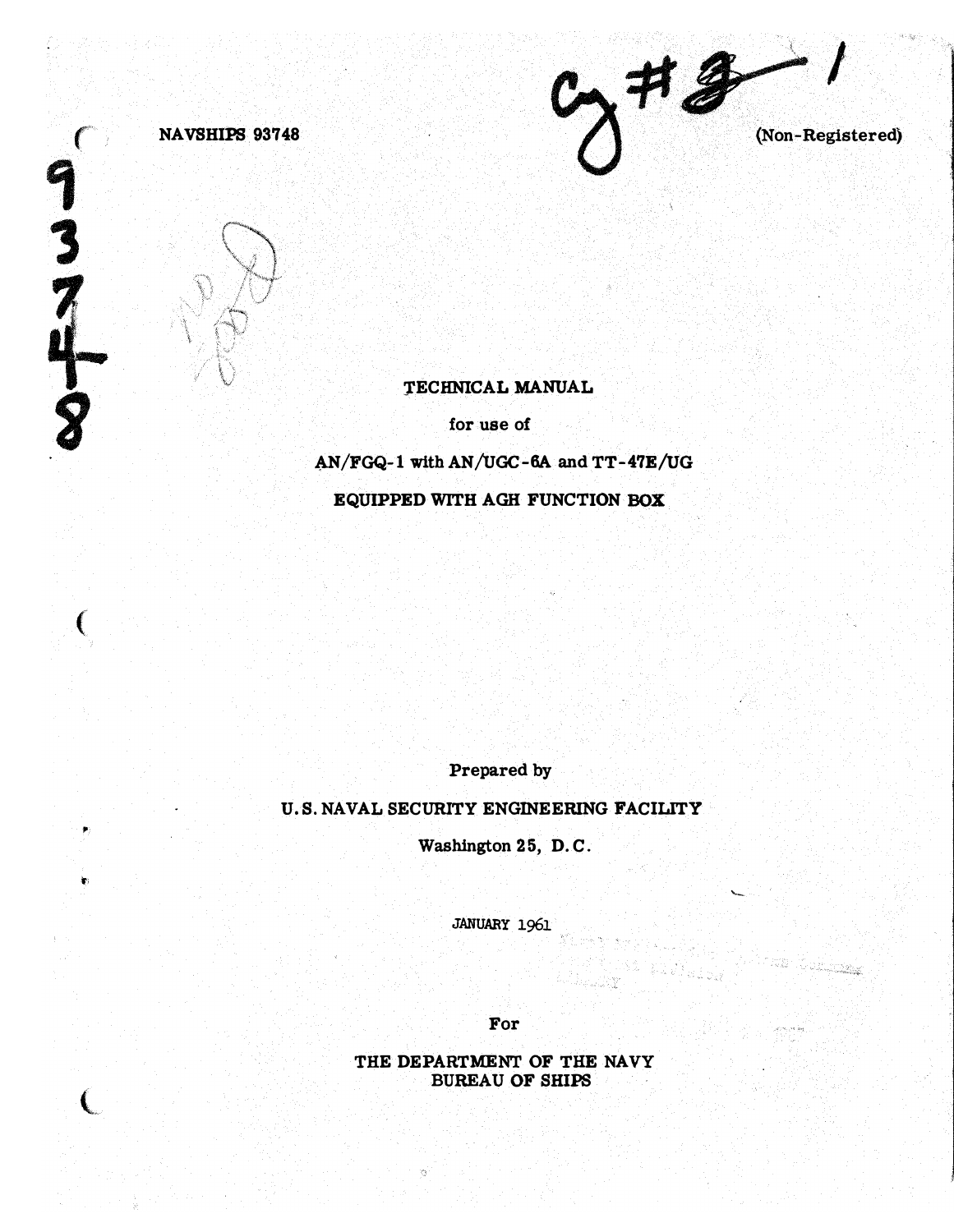ii

أباد المراكبة وأبداد S.

## NAVSHIPS 937 48

.')

)

 $\epsilon$ 

"

,J

## LIST OF EFFECTIVE PAGES

| <b>PAGE</b><br><b>NUMBERS</b>                                                                             | <b>CHANGE IN</b><br><b>EFFECT</b>                                                | <b>PAGE</b><br><b>NUMBERS</b> | ICHANGE IN<br><b>EFFECT</b> |
|-----------------------------------------------------------------------------------------------------------|----------------------------------------------------------------------------------|-------------------------------|-----------------------------|
| Title Page<br>ii to v<br>$1-0$ to $1-1$<br>$2 - 0$ to $2 - 2$<br>$3 - 1$<br>$4 - 0$ to $4 - 2$<br>$5 - 0$ | Original<br>Original<br>Original<br>Original<br>Original<br>Original<br>Original |                               |                             |
|                                                                                                           |                                                                                  |                               |                             |

ORIGINAL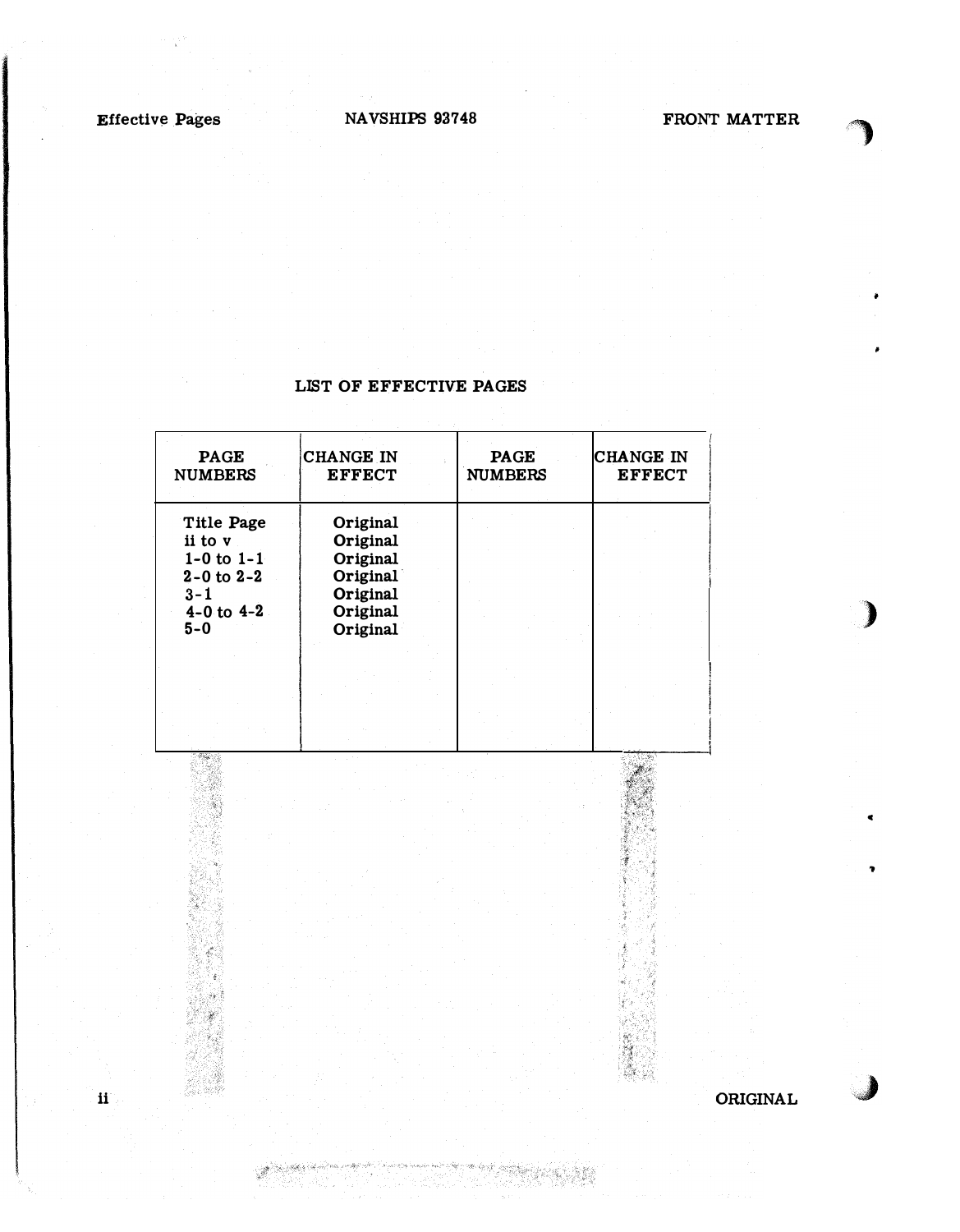$\epsilon$ 

(

•

 $\big($ 

FRONT MATTER NAVSHIPS 93748 Promulgating Letter

## DEPARTMENT OF THE NAVY Bureau of Ships Washington 25, D.C.

From: Chief, Bureau of Ships

To: All Activities concerned with the Installation, Operation and Maintenance of the Subject Equipment

Subj: Technical Manual for use of AN/FGQ-1 with AN/UGC-6A and TT-47E/UG equipped with AGH Function Box.

1. This is the Technical Manual for the subject equipment and is in effect upon receipt.

2. When superseded by a later edition, this publication shall be destroyed.

3. Extracts from this publication may be made to facilitate the preparation of other Department of Defense publications.

4. Errors found in this publication (other than obvious typographical errors), which have not been corrected by means of Temporary Corrections or Permanent Changes should be reported. Such reports should include the complete title of the publication and the publication number (short title); identify the page and line or figure and location of the error; and be forwarded to the Electronics Publications Section'of the Bureau of Ships.

5. All Navy requests for NA VSHIPS Electronics Publications listed in the current issue of NAVSANDA Publication 2002 "Requisitioning Guide and Index of Forms and Publications", Cognizance Symbol I, or in a subsequent issue of the Electronics Information Bulletin should be directed to the appropriate Forms and Publications Supply Point.

> R.K. JAMES Chief of Bureau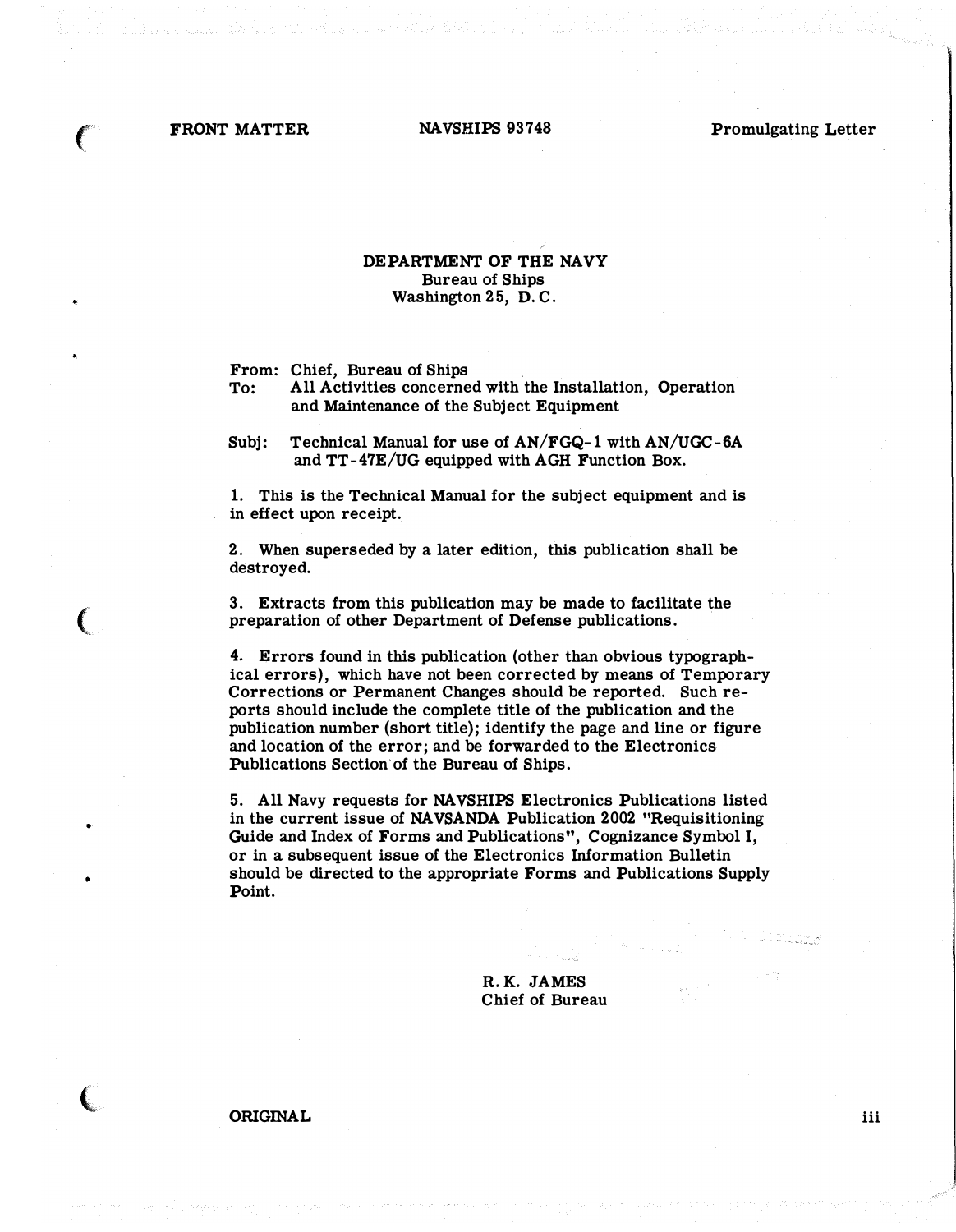# Correction Page

# NAVSHIPS 93748

FRONT MATTER

# RECORD OF CORRECTIONS MADE

| CHANGE NO. | $\mathbf{DATE}$<br>FIELD CHANGE NO. |  | <b>SIGNATURE</b> |  |
|------------|-------------------------------------|--|------------------|--|
|            |                                     |  |                  |  |
|            |                                     |  |                  |  |
|            |                                     |  |                  |  |
|            |                                     |  |                  |  |
|            |                                     |  | $\alpha$         |  |
|            | $\mathcal{A}$                       |  |                  |  |
|            |                                     |  |                  |  |
|            |                                     |  |                  |  |
|            |                                     |  |                  |  |
|            |                                     |  |                  |  |
|            |                                     |  |                  |  |
|            |                                     |  |                  |  |
|            |                                     |  |                  |  |
|            |                                     |  |                  |  |
|            |                                     |  |                  |  |
|            |                                     |  |                  |  |
|            |                                     |  |                  |  |
|            |                                     |  |                  |  |
|            |                                     |  |                  |  |
|            |                                     |  |                  |  |

ORIGINAL

 $iv$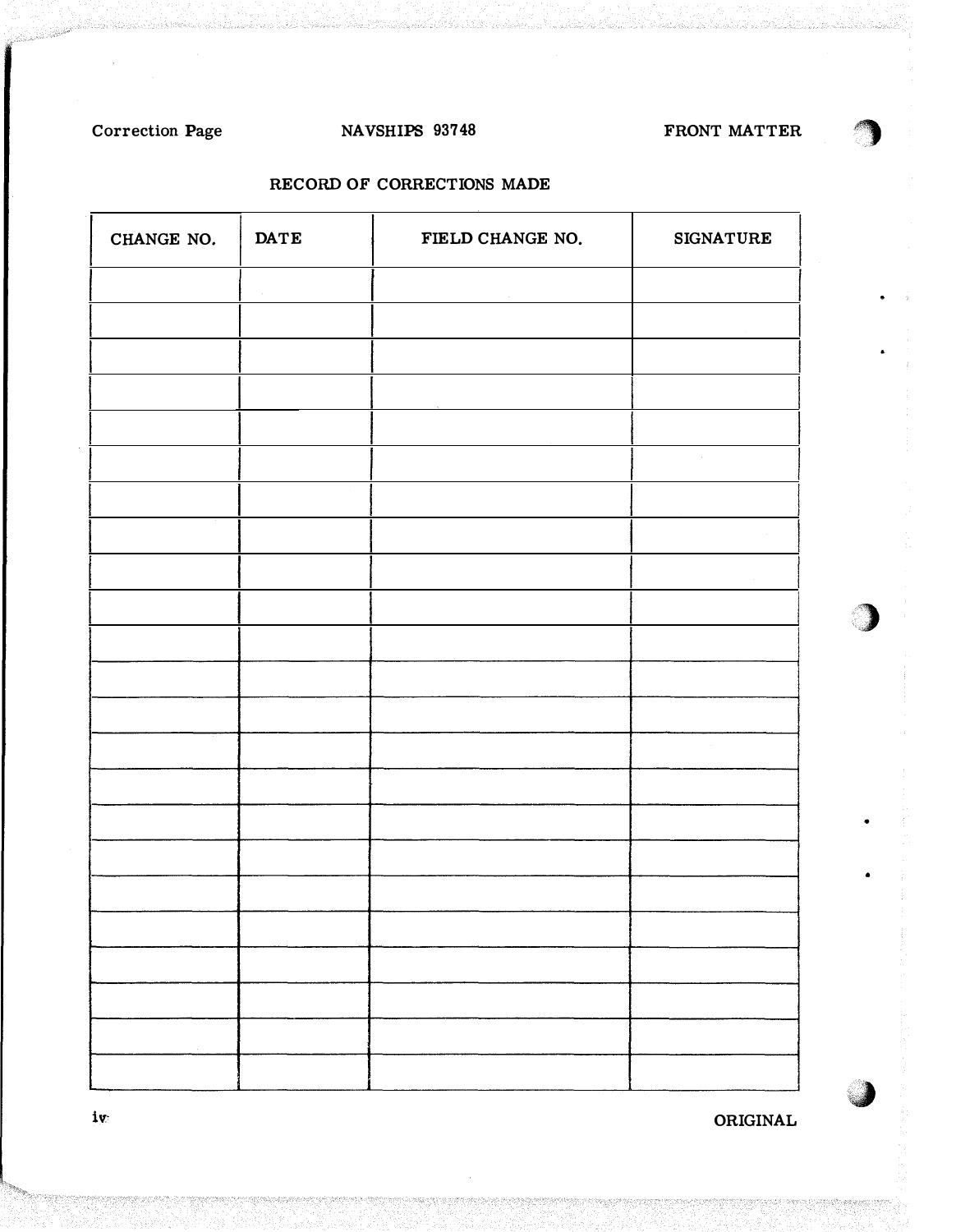FRONT MATTER NAVSHIPS 93748

€

€

€

## Contents

## TABLE OF CONTENTS

### SECTION !--GENERAL INFORMATION

| Paragraph                   | Page         |
|-----------------------------|--------------|
| 1-1. Functional Description | $1 - 0$      |
| 1-2. Field Changes          | $1 - 0$      |
| 1-3. Material Required      | $1 - \Omega$ |
| 1-4. Publications Required  | $1 - 1$      |

## SECTION 2--INSTALLATION

|           | 2-1. Installation Layout                                                        | $2 - 0$ |
|-----------|---------------------------------------------------------------------------------|---------|
|           | 2-2. Modifications                                                              | $2 - 0$ |
|           | a. Modifications Required for all AN/FGQ-1 Repeater Mixer Units                 | $2 - 0$ |
|           | $\overline{b}$ . Modifications Required for all New AN/FGQ-1 Installations only | $2 - 0$ |
| $2 - 3$ . | <b>Interconnections</b>                                                         | $2 - 1$ |
|           | SECTION 3--OPERATOR'S SECTION                                                   |         |

| 3-1. Functional Operation<br>3-2. Operating Procedures | $3 - 1$<br>$3 - 1$ |
|--------------------------------------------------------|--------------------|
| 3-3. Test Procedures                                   | $3 - 1$            |
| SECTION 4--THEORY OF OPERATION                         |                    |

| 4-1. Technical Information              | $4 - 0$ |
|-----------------------------------------|---------|
| 4-2. Sequential Selection of a Function | $4 - 0$ |
| 4-3. Control of $AN/FGQ-1$              | $4 - 1$ |

## SECTION 5--PARTS LIST

5-l. Parts List

## LIST OF ILLUSTRATIONS

Figure Number

- 2-1. Interconnecting Block Diagram
- 2-2. AN/UGC-6 Modification
- 2-3. AN/UGC-5 and AN/UGC 6 Wiring Diagram (Modified)
- 2-4. AN/FGQ-1 Wiring Modification for Remote Cipher-Plain Switching

4-1. AN/FGQ-1 Adaptor Assembly Parts

ORIGINAL

5-0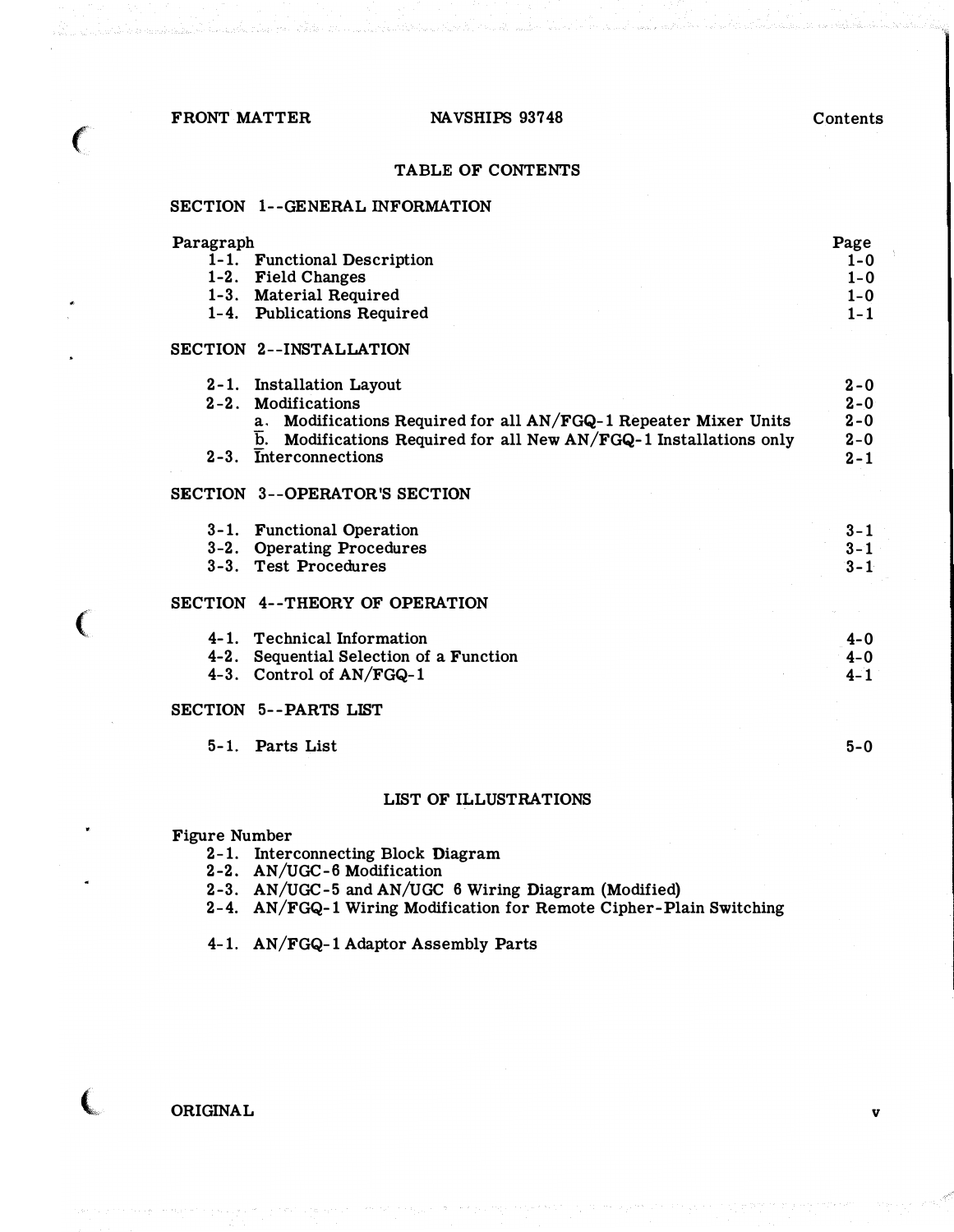Paragraph  $1 - 1$ 

NAVSHIPS 93748

## AGH FUNCTION BOX GENERAL INFORMATION

### SECTION 1

## GENERAL INFORMATION

### 1-1. FUNCTIONAL DESCRIPriON.

The AN/FOQ-1 Repeater Mixer Unit in conjunction with a cryptographic unit provides a synchronous teletypewriter security system. During intervals between transmissions, electrical noise or other interference on the signal path, causes a loss of synchronization between terminal equipments. The C-2272/UG Control was developed to overcome this deficiency by providing TEXT-CIPHER switching from local or remote stations. However, the C-2272/UG Control is limited in application to the (Teletype Model 15) AN/FGC-9, AN/FGC-10, TT-6/FG, TT-7/FG series of Teletypewriter equipments.

The AN/UGC-5, AN/UGC-6, TT-47( )/UG or the TT-69( )/UG Teletypewriter equipmenta, when equipped with the AGH Function Box, together with the CE-180044 Modification Kit will provide the TEXT-CIPHER switching function for the AN/FGQ-1 terminal equipmenta which was previously provided by the C-2272/UG Control Unit. This modification to the AGH Function Box equipped, AN/UGC-5, AN/UGC-6, TT-47( )/UG or the TT-69( )/ UG and the AN/FGQ-1 provides a terminal facility which is compatible with a terminal composed of an  $AN/FGC-9$ ,  $AN/FGC-10$ ,  $TT-6/FG$  or  $TT-7/FG$  and  $AN/FGQ-1$  with a  $C-2272/UG$  Control Unit.

## 1-2. FIELD CHANGES.

a. The following Field Changes to the AN/FGQ-1 Repeater Mixer Unit must be completed before this installation is accomplished.

(1) CHANGE NO. 1: CE-10600 (RE-121/UG). See current edition of CSPM-lA or KAG-14/TSEC for Modification No. 1 to AN/FGQ-1 Repeater Mixer Unit.

(2) CHANGE No. 2: Filter modification to PP-748/U Power Supply (K.S. 5988 rectifier). See current edition of CSPM-lA or KAG-14/TSEC for Modification No. 2 to AN/FGQ-1 Repeater Mixer Unit.

(3) CHANGE NO. 3: On-Line protective device. See NAVSHIPS 93522, Technical Manual for C-2192/UG Control, Teletypewriter and CSPM-1, 1-34 Modification No. 10.

### 1-3. MATERIAL REQUIRED.

a. The following kits, supplied through BuShips, are for adapting AN/FGQ-1 installation for use with the AGH Function Box:

(1) Kit CE-180045 (for converting AN/FGQ-1 installations currently using the C-2272/UG):

> 1 Cable assembly, (W-1) 1 Switch assembly, 157095 1 Wire, WHITE, 15 inches long AWG #20.

1-0 ORIGINAL

 $\blacksquare$ 

·�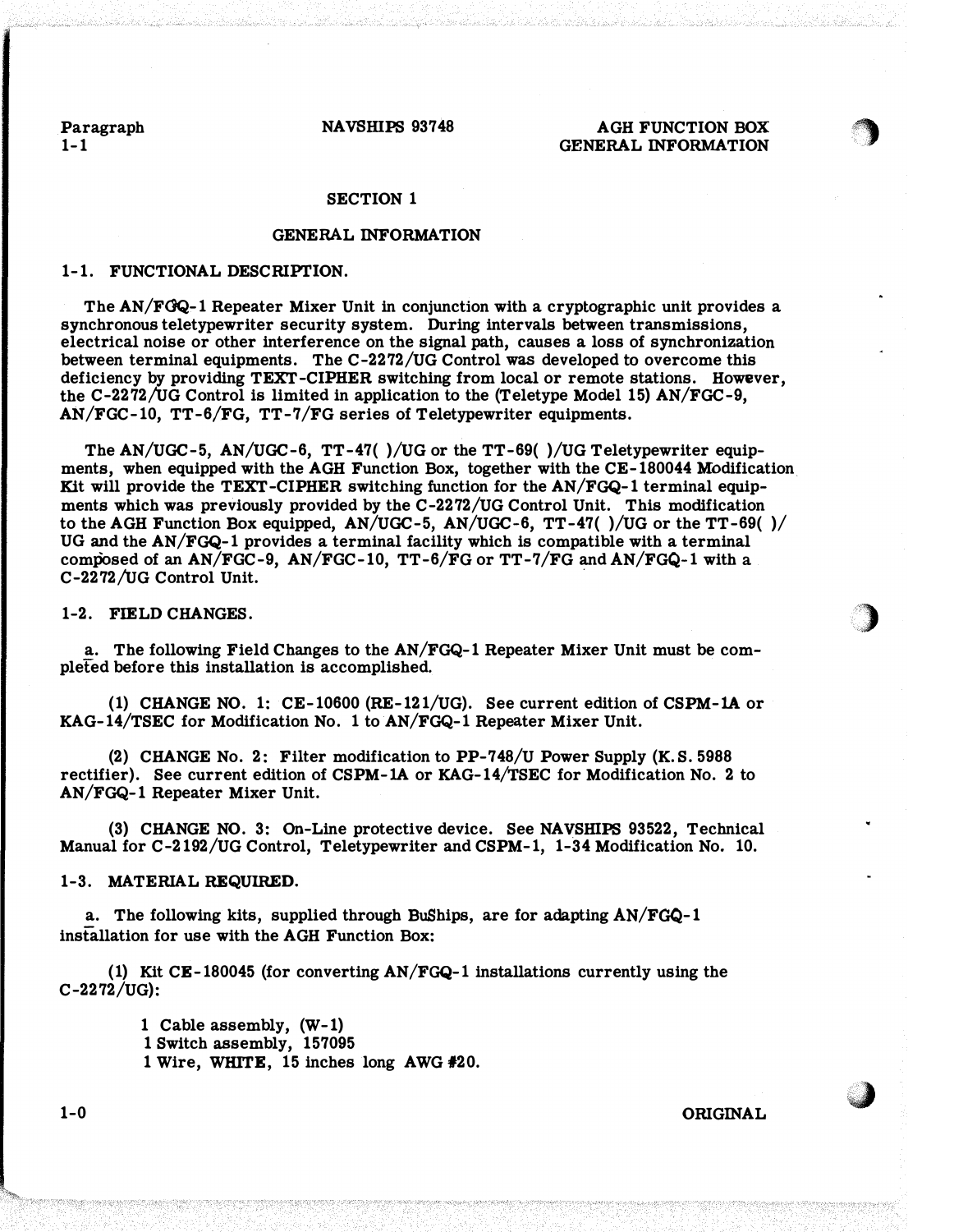**AGH FUNCTION BOX** GENERAL INFORMATION

 $\epsilon$ 

 $\big($ 

 $\overline{\mathbb{C}}$ 

## NAVSHIPS 93748

Paragraph·  $1 - 4$ 

(2) Kit CE-180044 (for new installations only):

1 Cable assembly, (W-1)

1 Switch assembly, 157095

1 Wire, wmTE, 15 inches long, AWG #20

1 each, adapter, AN/FGQ-1: receptacle, cable, brackets, dummy plug assembly

4 each,  $#6$  self tapping screw for mounting  $AN/FGQ-1$  adaptor assembly

- 4 each, #6 lock washers
- 1 each, lock, CIPHER-LOCAL TEST-TEXT switch.

### 1-4. PUBLICATIONS REQUIRED.

a. NAVSHIPS 93534, Technical Manual for AN/UGC-5, AN/UGC-6, AN/UGC-7 and AN7UGC-8 Teletypewriters.

b. NAVSHIPS 93241, Technical Manual for TT-47( )/UG and TT-69( )/UG Teletypewriters.

c. TM11-2209, Teletypewriter Set 131B2.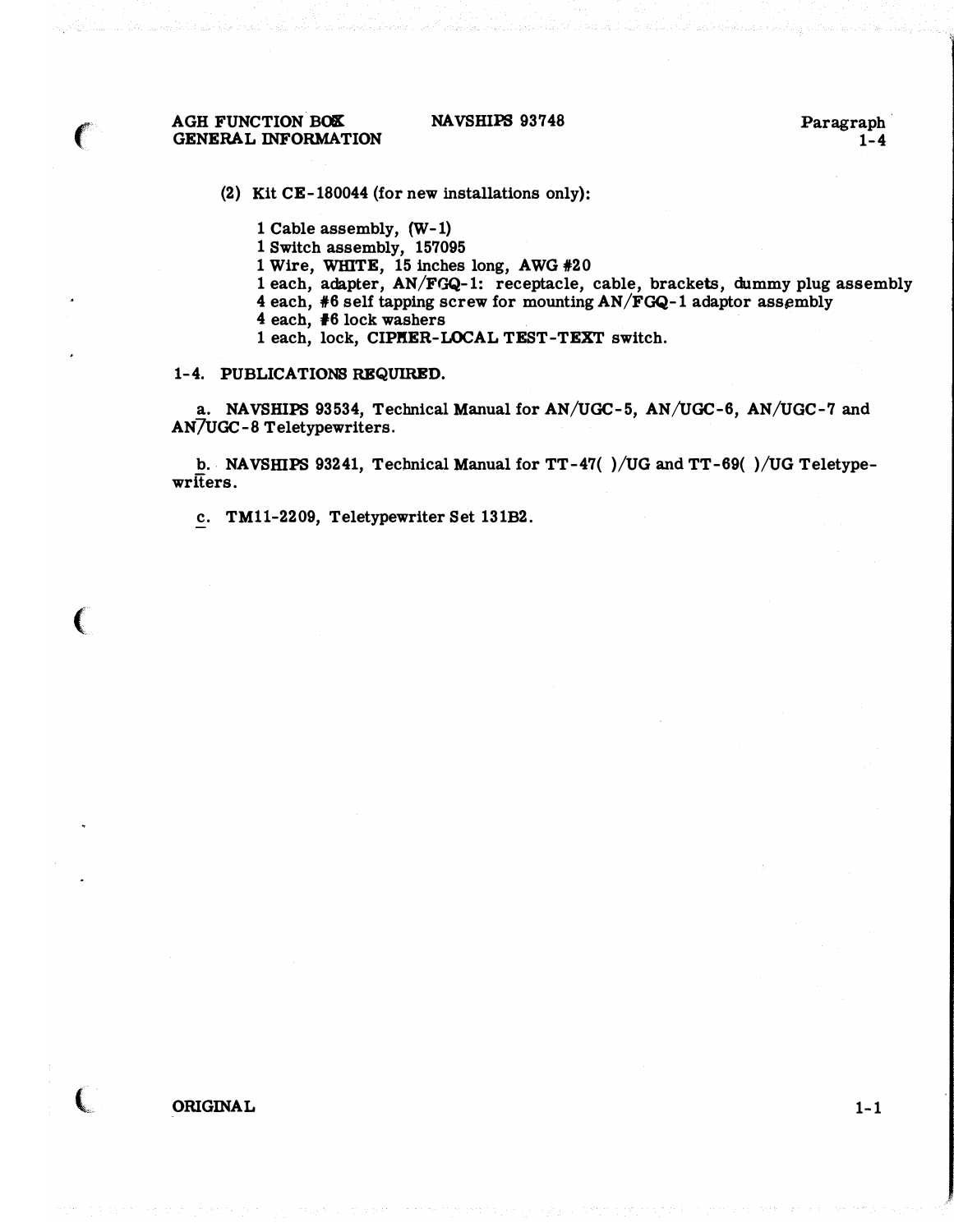Paragraph  $2 - 1$ 

### NAVSHIPS 93748

## AGH FUNCTION BOX INSTALLATION

")

)

J

### SECTION 2

### INSTALLATION

### 2-1. INSTALLATION LAYOUT.

Locate the AN/FGQ-1 Repeater Mixer and companion Teletypewriter for maximum operator convenience in available space.

### 2-2. MODIFICATIONS.

### a. MODIFICATIONS REQUIRED FOR ALL AN/FGQ-1 REPEATER MIXER UNITS.

Inspect AN/FGQ-1 and verify completion of Field Changes indicated in Section 1, paragraph 1-2. These Field Changes must be accomplished before proceeding further.

b. MODIFICATIONS REQUIRED FOR ALL NEW AN/FGQ-1 INSTALLATIONS.

IMPORTANT: Verify completion of these modifications, (previously effected by Kit CE-180045) in those installations currently using the C-2272/UG. For new installations,<br>proceed as indicated.

(1) Remove front and rear metal grills from the AN/FGQ-1 table.

(2) Disconnect and remove the PP-748/U rectifier from the rear of the  $AN/FGQ-1$ table.

(3) Take the 14 pin AN connector, bracket, dummy plug, and cable (W-1) assembly from Kit CE-180044.

( 4) Place connector assembly directly to the right of the TX relay and centrally locate on the rear panel of the AN/FGQ-1 table.

(5) Using drilled holes in bracket as a template, mark and center punch four holes to be drilled in AN/FGQ-1 panel. Drill the four holes with a #36 drill.

(6) Drill one 3/8 inch hole, centrally located, between the four holes just drilled. Remove all burrs.

(7) Draw the WHITE and WHITE/BLACK leads in cable (W-1) around to the right of bracket. Draw the BROWN and VIOLET leads around to the left of bracket. Tape the ten remaining wires with electrical tape from the connector to a point approximately two inches along the cable, and then draw them through the  $3/8$  inch hole. With the KEY WAY on the AN connector in the UP position, mount the bracket with four #6 self tapping screws, provided.

 $2-0$  ORIGINAL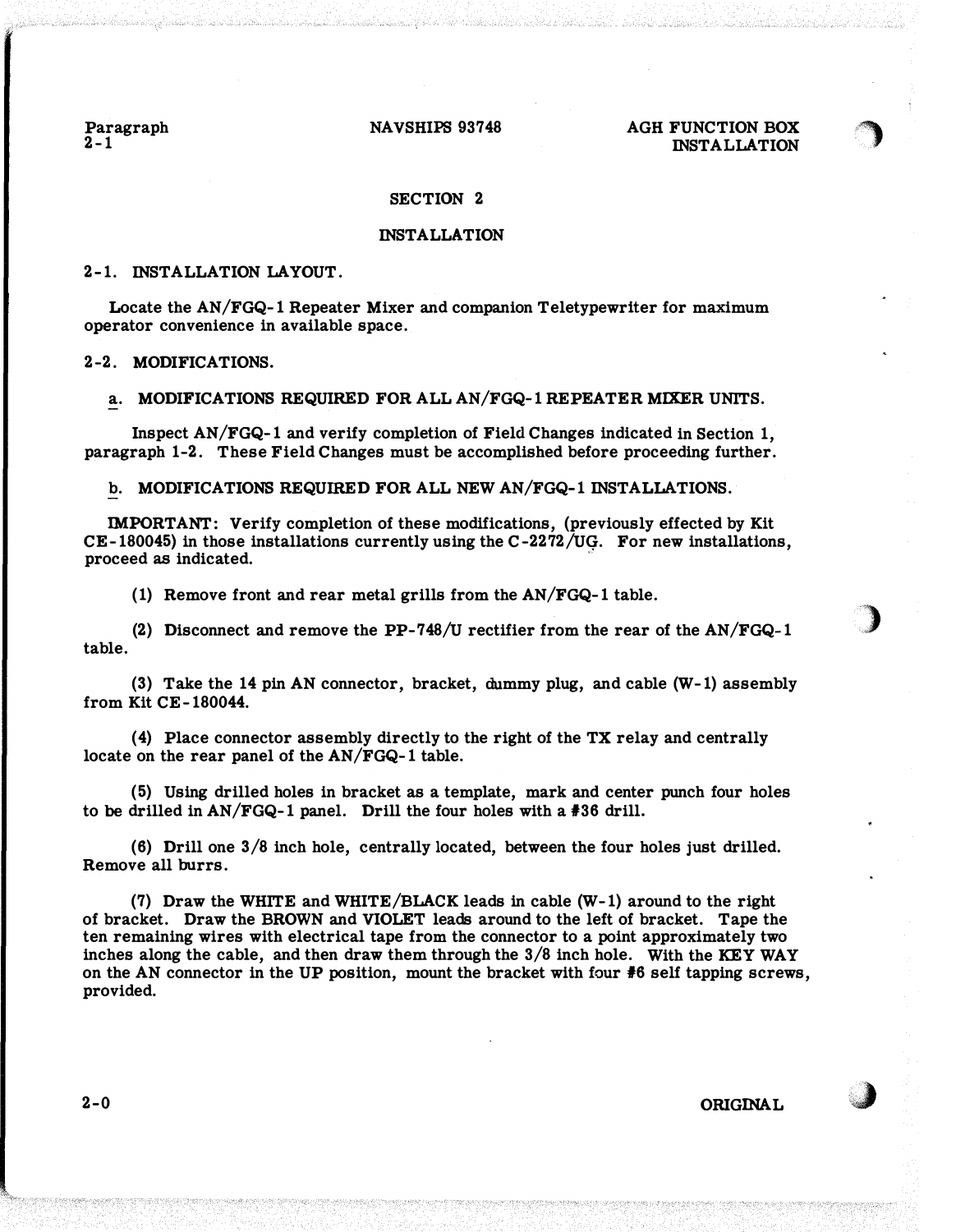### NOTE

In the following steps, 8 through 24, the lengths of the wires should be shortened to make a neat installation. Form and lace interconnecting leads to existing cables.

(8) Draw WHITE and WHITE/BLACK leads up through BX connector into power box on right hand side of AN/FGQ-1 table.

(9) Connect WHITE lead to terminal 3 on terminal block.

(10) Connect WHITE/BLACK lead to terminal 4 on terminal block.

(11) Disconnect BLACK lead from terminal 11 on B block.

(12) Splice, solder and tape the VIOLET lead from terminal F on J-1 to BLACK lead just removed.

(13) Connect BROWN lead to terminal 11 on B block.

(14) Connect the ORANGE wire to terminal 1 on C block.

(15) Connect the WHITE/YELLOW wire to terminal 5 on C block.

(16) Disconnect the BROWN wire from terminal 3 on A block.

(17) Splice, solder and tape the YELLOW wire in cable  $(W-1)$  to BROWN wire removed from terminal 3.

(18) Connect GREY wire to terminal  $3$  on  $A$  block.

(19) Connect the WHITE/RED wire to bottom terminal 10 of TX relay.

(20) Connect the WHITE/BLUE wire to bottom terminal 11 of TX relay.

(21) Connect the WHITE/BROWN wire to bottom terminal 4 of CP relay.

(22) Connect the WHITE/GREEN wire to bottom terminal 5 of CP relay.

(23) Connect the RED wire to the front terminal of the AC resistor.

(24) Connect the BLACK wire to the front terminal of the AD resistor.

(25) Throw the CIPHER-LOCAL TEST-TEXT switch on the  $AN/FGQ-1$  table to CIPHER position. Remove knob from CIPHER-LOCAL TEST- TEXT switch. Place mounting hole end of switch lock, provided, over switch and secure with knob so that switch is locked in CIPHER position.

2-3 . PROCEDURE FOR INTERCONNECTING THE AN/FGQ-1 REPEATER MIXER WITH THE AN/UGC-5, AN/UGC-6, TT-47( )/UG or TT-69( )/UG TELETYPEWRITER.

ORIGINAL 2-1

 $\big($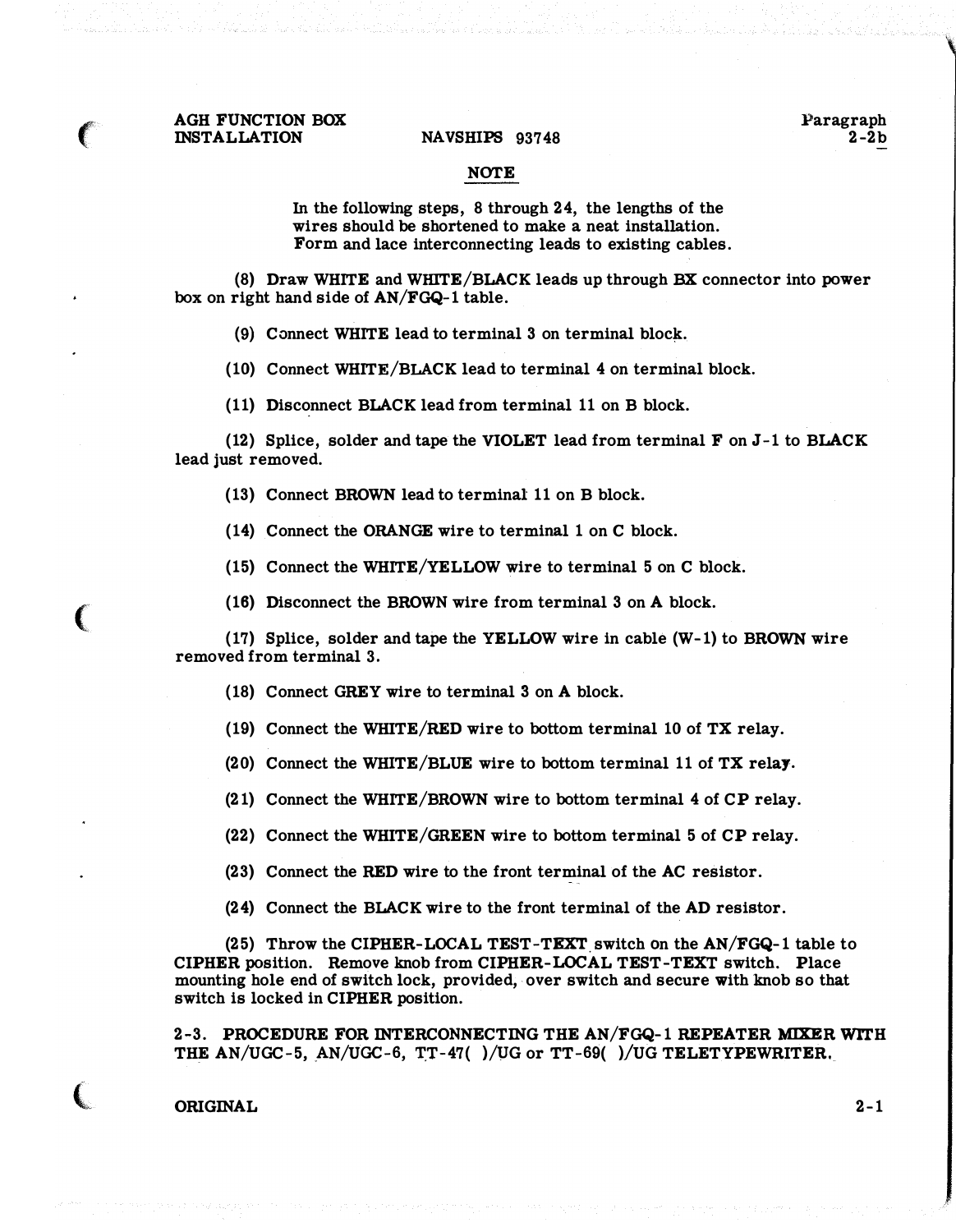Paragraph

### 2-3a NAVSHIPS 93748

## AGH FUNCTION BOX INSTALLATION

')

)

. **A** 

a. Refer to figure  $2-1$ . Remove plug  $P-1$  from receptacle J-1 and remove the C-2272/UG Control Unit from the AN/FGQ-1 table.

b. Refer to figure 2-2.

(1) Remove the typing unit.

(2) Unsolder the RED and the BLACK wires from the Function Box switch assembly  $(S-1402)$  and solder to the terminals of the new switch assembly provided. (See figure 2-2)

(3) Connect the WHITE wire from the installation kit to the remaining terminal of the new switch assembly.

(4) Replace switch assembly 157072 with switch assembly 157095. The mounting screws are to be placed in the 9th and lOth holes from the left end of the function switch mounting (when facing the rear of the typing unit).

(5) Feed the WHITE wire through the plastic sleeving to typing receptacle  $J-1301$ and solder to pin 16.

## **NOTE**

TB-4255 and TB-800, in the AN/UGC-5 and AN/VGC-6 equipment, correspond respectively to TB-702 and TB-1105 in the  $TT-47$ ( )/UG and  $TT-69$ ( )/UG equipments.

(6) On terminal board TB-4255 (TB-702) remove the jumper between terminal 33 and 35. Remove and tape WHITE wire on terminal 33.

(7) Remove and tape PURPLE wire from terminal 32 which goes to terminal board TB-800 (TB-1105).

(8) Remove and tape BLUE wire from terminal 32.

c. Run the lugged end of cable assembly (W-1) up through the middle holes in lower and upper shelves of the  $AN/UGC-6$  or  $AN/UGC-5$ , and along the shelf under terminal board TB-4255 (TB-702) to terminals 28, 32, and 33. Connect cable (W-1) to terminal board TB-4255 (TB-702) as follows:

(1) BLACK lead to terminal 32.

(2) RED lead to terminal 33.

(3) WHITE lead to terminal 28.

d. Replace typing unit.

e. Connect the plug end P-1 of cable W-1 to receptacle J-1 of the AN/FGQ-1 Repeater MiXer Unit.

2-2 ORIGINAL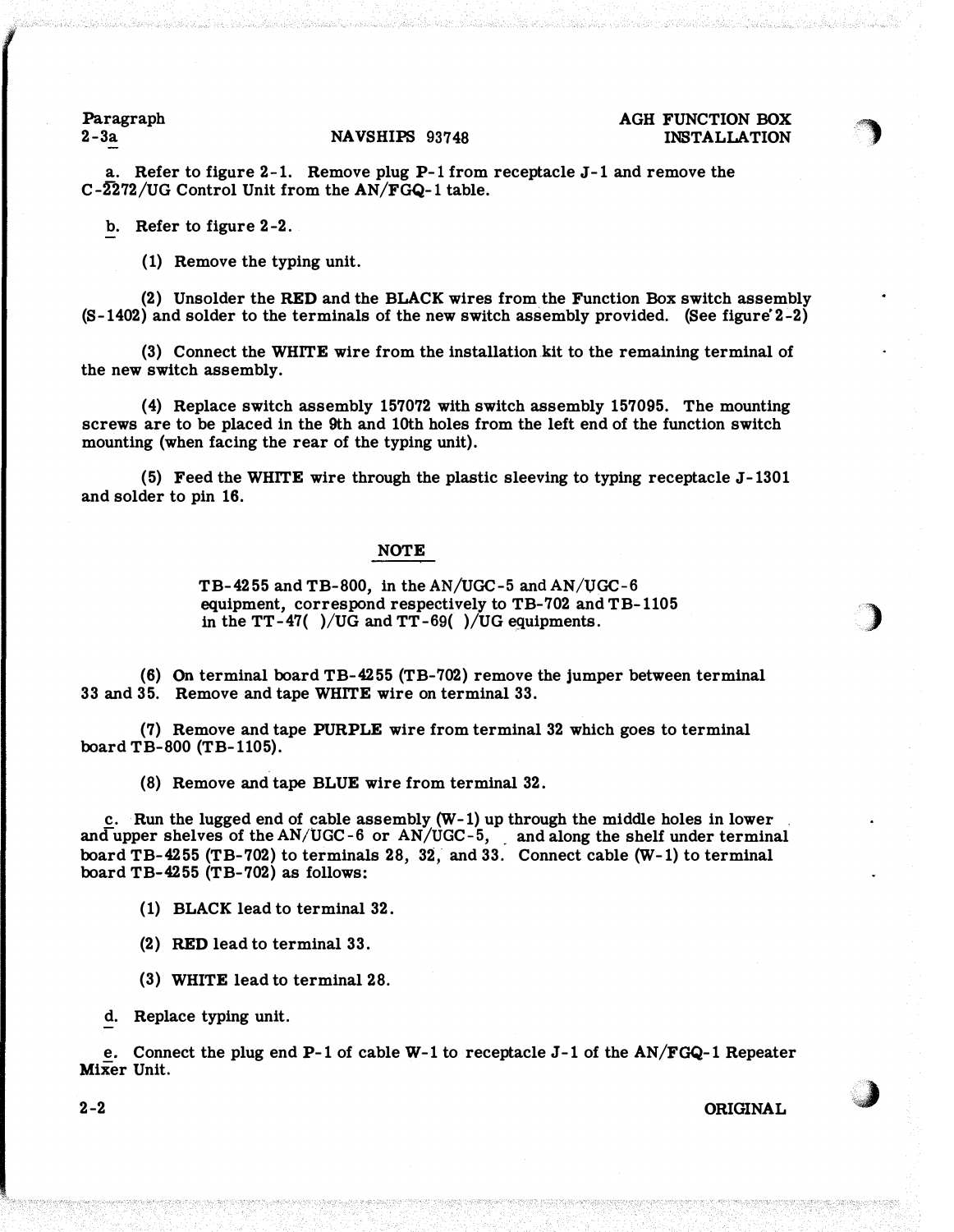AGH FUNCTION BOX OPERATOR'S SECTION

 $\mathcal{L}$ 

 $\epsilon$ 

(

NAVSHIPS 93748

Paragraph  $3 - 1$  ,

## SECTION 3

### OPERATOR'S SECTION

### 3-1. FUNCTION OPERATION.

The AGH Function Box permits keyboard control of AN/FGQ-1 CIPHER-TEXT switching. Special code bars contained in the AGH Function Box respond to a sequence of four 'C's' and actuate a switch. This switch, in turn, shifts the AN/FGQ-1 from TEXT to CIPHER condition. Similarly, the Function Box effects CIPHER to PLAIN shift upon receiving four consecutive 'H's': For detailed theory of operation, refer to Section 4, THEORY OF OPERATION.

## 3-2. OPERATING PROCEDURES.

Assume the AN/FGQ-1 station to be idle, and in the PLAIN condition. In this state, the TEXT (Red) indicator lamp on the AN/FGQ-1 table and the PLAIN (Red) indicator lamp on the C-2192/UG Control Teletypewriter (protective device) will glow.

It is now desired to send classified traffic over the circuits. To shift the AN/FGQ-1 to CIPHER condition the operator must hold the C -2192 /UG Knee Switch depressed and hit the SEND key, the LETTERS key, and four 'C's' in sequence. While the knee switch is depressed, the PLAIN SEND (Amber) lamp on the C-2192/UG Control Unit will glow. After the 4th 'C', both the transmitting and receiving equipments will shift to CIPHER. In the CIPHER condition, the CIPHER indicator lamps on both the AN/FGQ-1 table (Amber or Green) and C-2192/UG (Green) will glow. The operator may now release the knee switch and proceed to transmit his traffic in the normal manner.

After completion of the transmission, the operator enters four 'H's' in sequence. This returns both transmitting and receiving stations to the PLAIN condition.

## 3-3. TEST PROCEDURES.

a. With the equipment energized and the C-2192/UG Knee Switch held operated, depress the SEND key and the LETTERS key, then operate the letter 'C' four (4) times. The CIPHER indicator (Green) on the C-2192/UG Control Unit glows and the cipher device motor starts running.

b. Release the C-2192/UG Knee Switch. Depress the letter 'H' four (4) times. The TEXT indicator (Red) on the AN/FGQ-1 glows, the TEXT indicator (Red) on the  $C-2192/UG$ Control Unit glows and the cipher device motor stops running.

ORIGINAL 3-1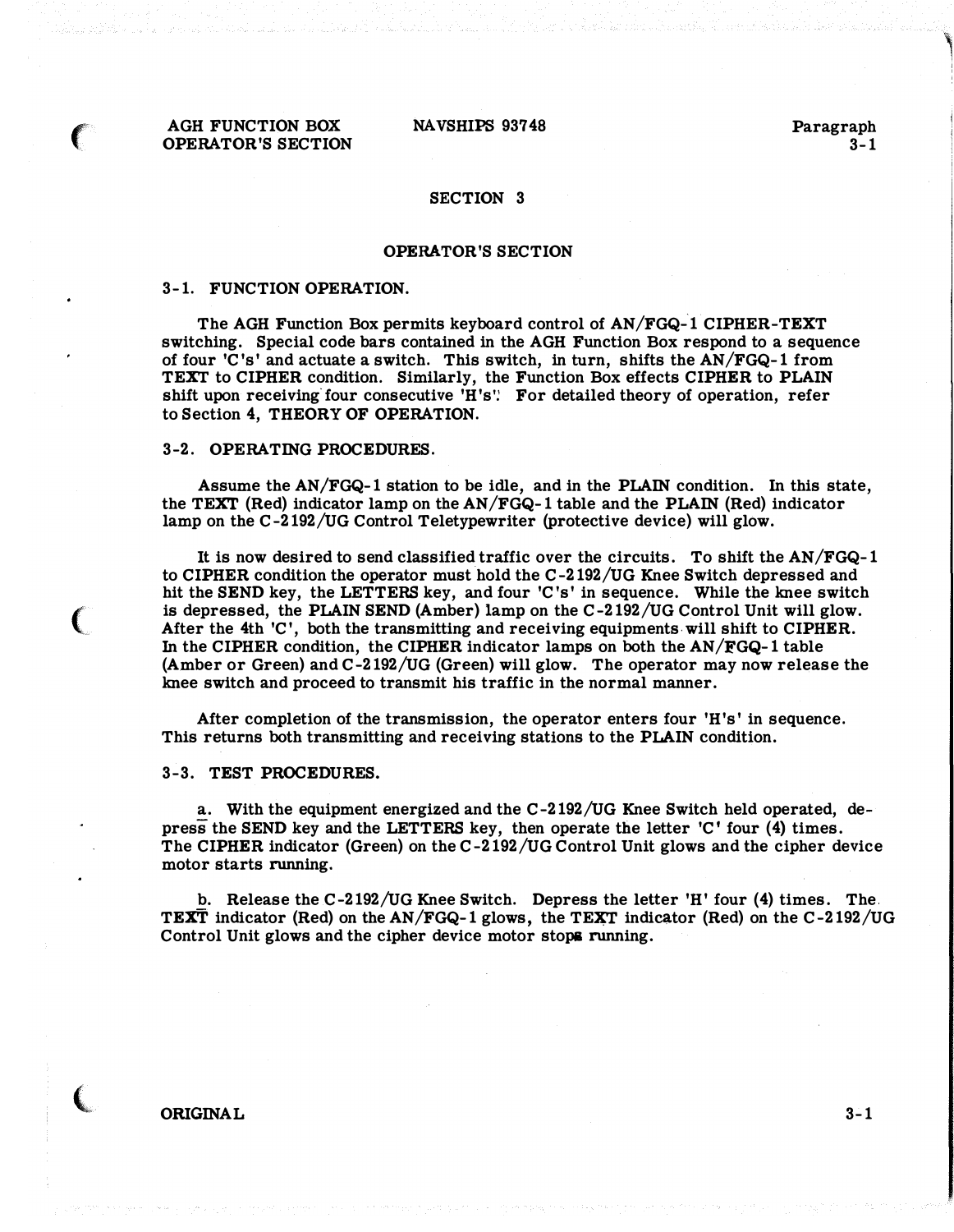Paragraph<br>4 1

## AGH FUNCTION BOX THEORY OF OPERATION

 $\sqrt{2}$ 

)

\*�

# NAVSHIPS 93748

### SECTION 4

## THEORY OF OPERATION

## 4-1. TECHNICAL INFORMATION.

a. The Automatic Typer with the "/AGH" suffix contains a Function Box which allows the Printer to be used for controlling CIPHER-TEXT switching of  $AN/FGQ-1$  equipment. The Function Box, located directly behind the code bar unit, can be readily removed and replaced. The Function Box has 42 slots, each of which will accommodate a function bar and its associated mechanism. These function bar mechanisms, in conjunction with the code bars, are employed to initiate CIPHER-TEXT switching on the  $AN/FGQ-1$  equipment by means of an electrical switch mounted on the Function Box.

b. The code bars in the Printer contain an identical pattern of notches at the rear. They are moved toward the left in response to a marking impulse and to the right in response to a spacing impulse. The front of the function bars contains a series of tines which are bent toward the left or right according to the marking or spacing pattern of the Baudot code combination represented by the particular function bar. By this arrangement the function bar becomes the variable and the code bars need never be changed. The location of the Function Box in its relation to the code bar assembly is shown in NAVSHIPS Manual 93534, figure 1-5, and figure 1-7.

c. Approximately ten function bar mechanisms are employed to control such normal functions as "Carriage Return", "Line Feed", etc., required in a Page Printer. The remaining 32 slots are available for other purposes. Such an operation performed by the Function Box is described herein.

### 4-2. SEQUENTIAL SELECTION OF A FUNCTION.

a. Selection of a function is accomplished on a sequential basis by using a sequence of code combinations. In this case, it is desired to perform a particular function, TEXT to CIPHER shift, only upon receipt of four 'C's' in sequence. Similiarly, CIPHER to TEXT shift, is desired only upon receipt of four 'H's' in sequence. To perform these special functions,  $C'$  and 'H' function bar mechanisms must be provided in addition to the mechanisms required for regular functions. Except for a difference in the 'C' and 'H' function levers, the components of the mechanisms are the same. Both the 'C' and 'H' function levers have two additional projections: One for latching each lever, and the other for blocking the following 'C' (or  $H$ <sup>'</sup>H') function bars. Also, a function lever latch is substituted in place of the function lever spring plate.

b. All sequential functions operate in a left to right direction as viewed from the rear of the Printer. Selection of the function on a four 'C' sequence is initiated in the same manner as described in NAVSHIPS 93534 for the selection of line feed. The 'C' code is set up in the code bars, the function bars feel for an opening, and only the first 1C' function bars (there are now four in the Function Box) find an opening in the code bars. The 'C' printing function operates in the regular manner and we are no longer concerned with it. The first 'C' function bar associated with four 'C' sequence, upon entering the code bars, allows its associated function pawl to fall into engagement with the function bar. When the function bar is operated by the bale, the function pawl

4-0 ORIGINAL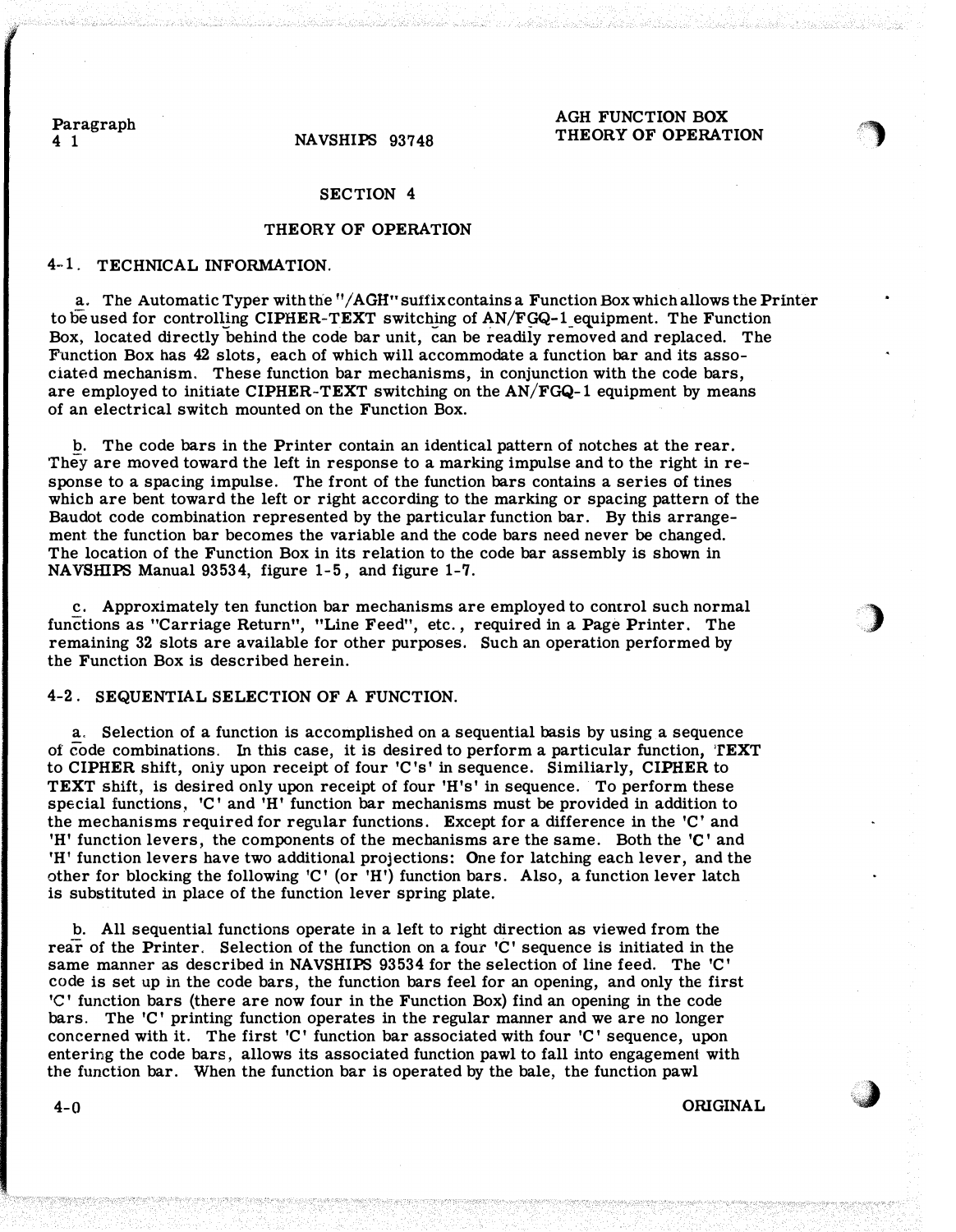## AGH FUNCTION BOX THEORY OF OPERATION NAVSHIPS 93748

 $\epsilon$ 

 $\big($ 

 $\big($ 

actuates the function lever causing this lever to become latched up on its associated latch. When the first  $C'$  function lever is in its latched position the projection which otherwise locks the second  $C'$  function bar is out of the way and, upon reception of the second  $C'$  in the code bars, the second  $C'$  function bar moves into the code bars and picks up its associated pawl. When the second 'C' function lever is in its latched position the projection which otherwise locks the third 'C' function bar is out of the way and, upon reception of the third  $C'$  in the code bars, the third  $C'$  function bar moves into the code bars and picks up its associated pawl. When the third  $\mathcal{C}'$  function lever is in its latched position the projection which otherwise locks the fourth 'C' function bar is out of the way and upon reception of the fourth  $'C'$  in the code bars, the fourth  $'C'$  function bar moves into the code bars and picks up its associated pawl.

c. The operation of the four  $'H$  sequence is similar to the four  $'C'$  sequence except that after selection of the fourth  $'H'$ , the stripper blade moves in a downward direction and engages a projection on the 'C' function lever latches thus unlatching the 'C' function levers. On the return cycle of the 'C' function bars, the 'H' pawls are operated which in turn actuates the 'H' lever and the desired operation is performed. When the stripper blade returns to its upward (normal) position, the 1H' function pawls are stripped off the function bar and the action is completed. Return of the 1H' function lever to normal blocks subsequent operation of the 'H' function bar.

d. In effect, the first function bar mechanism of a sequence opens a gate for the function bar mechanism to the right (as viewed from the rear) for the following cycle only and then immediately closes the gate unless the next function bar takes advantage of the opening. Therefore, unless the sequence is selected in the exact order, the desired operation will not be performed.

### 4-3. CONTROL OF AN/FGQ-1.

a. LOCAL and CIPHER-PLAIN switching of the AN/FGQ-1 is accomplished by the addition of an electrical switch to the function box. This switch is assembled in a molded plastic block. The switch contains an arm, contacts, and a spring. Electrical contact is completed between the arm and the contacts. Wiring connection is made to the contacts and to the spring.

b. The switch mechanism is controlled by the top of a function lever. Operation of a function lever associated with the switch arm transfers power from one circuit to another. The electrical switch may be locked either closed or opened.

c. When the switch is locked in its operated position it may be unlocked and returned to normal by a sequence of codes. Assume that it is desired to switch the AN/FGQ-1 from PLAIN to CIPHER condition upon reception of a four sequence code consisting of 'C', 'C', 'C'. Further assume that it is desired to switch the  $AN/FGQ-1$  from CIPHER to PLAIN condition upon reception of 'H', 'H', 'H', 'H'. For this job it is necessary to equip the Function Box with twelve function bar mechanisms and one switch mechanism. Obviously, four function bar mechanisms are required to switch to CIPHER condition. However, for a reason which will be explained later, two sets of  $'H'$  sequence mechanisms must be used to switch to PLAIN condition. These mechanisms must be assembled in the following order (from left to right as viewed from the rear):

### ORIGINAL 4-1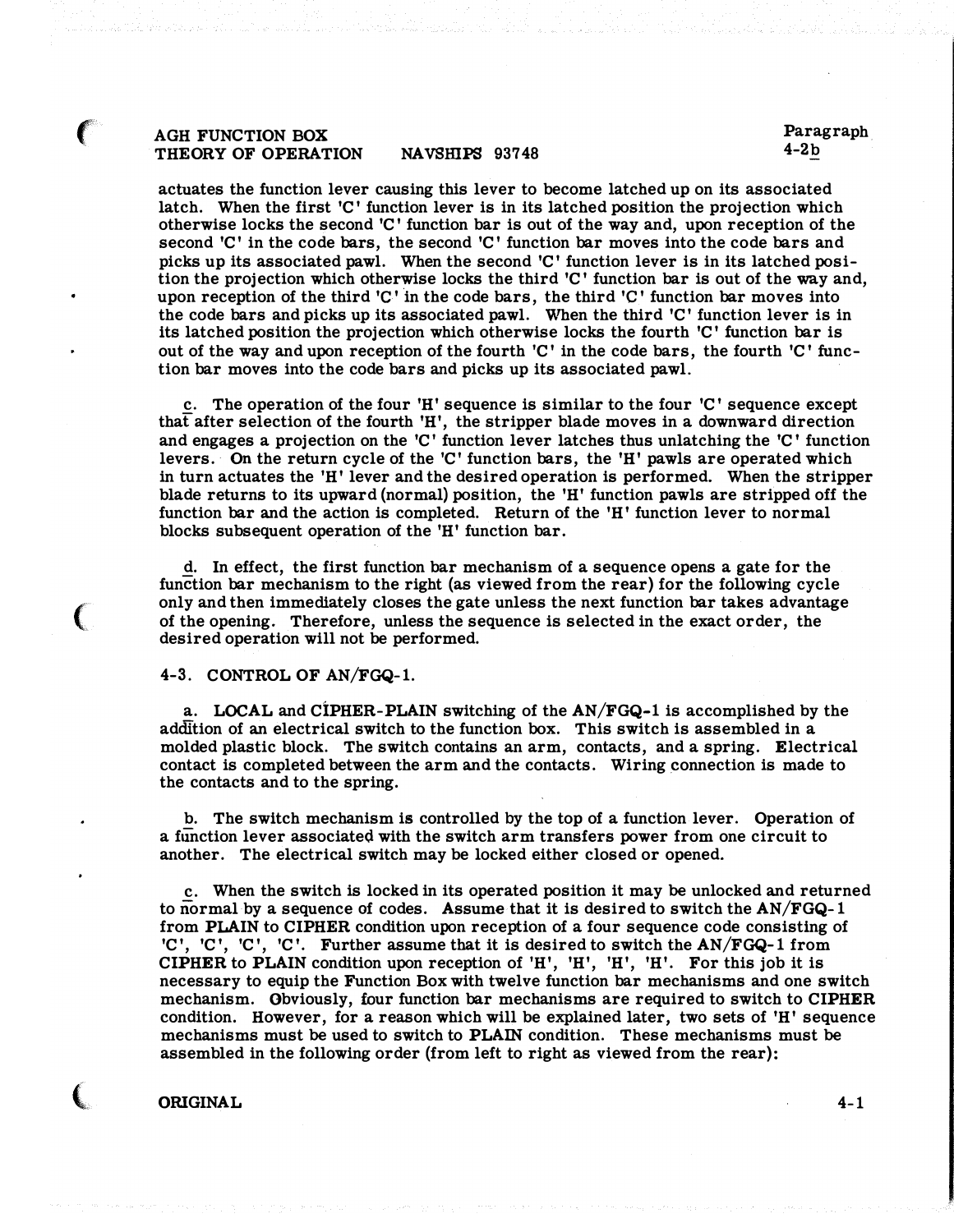Paragraph

4-3c :>.�AVSHD?S 9:�74&

AGH FUNCTION BOX THEORY OF OPERATION

 $\bigcirc$ 

···.). j

 $\bigcirc$ 

| Left to Right Order<br>1<br>2<br>3 | $\text{S}$ ot # | <b>Function Bar Code</b>  |
|------------------------------------|-----------------|---------------------------|
|                                    | 13              | 'H'                       |
|                                    | 14              | 'H'                       |
|                                    | 15              | 'H'                       |
| 4                                  | 16              | 'Н'                       |
| 5                                  | 17              | 'C'                       |
| 6                                  | 18              | 'C'                       |
| 7                                  | 19              | 'C'                       |
| 8                                  | 20              | $^{\prime}$ C $^{\prime}$ |
| 9                                  | 21              | 'H'                       |
| 10                                 | 22              | 'H'                       |
| 11                                 | 23              | 'H'                       |
| 12                                 | 24              | 'H'                       |

d. The switching to CIPHER condition is started by the selection of the first member >)f fhe calling sequence. This is the number 17 function bar meehanism which is coded  $\mathbb{C}'$ . Operation of the number 17 mechanism opens the gate for the operation of the number 18 functior bar mechanism which is also coded 'C'. Operation of the number 18 mechanism in turn opens the gate for the number 19 function bar mechanism which is also eoded 'C ', Operation of the number 19 mechanism opens the gate for the operation of the number 20 function bar mechanism which is also coded  $C'$ . The switch mechanism is associated with the fourth 'C · function mechanism and when the function lever operates, the switch operates and thus switches the  $AN/FGQ-1$  to CIPHER condition. The latch lever associated with the fourth 'C' function bar mechanism differs in that it is not equipped with an w1latching projection but is equipped instead with a release projection. Absence of the unlatching projection causes the function lever associated with the 'H' function bar to remain latched and consequently the CIPHER remains. The CIPHER condition is changed to PLAIN condition by the four 'H' sequence. This action is initiated by selection of the number 13 and number 21 function bar mechanisms, both of which are coded 'H'. Operation of these mechanisms opens the gate for operation of the number 14 and number 22 function bar mechanisms which are coded 'H', and the gate opening process is repeated for the number 15 and number 23 function bar mechanisms that are coded 'H'. The two function levers (numbers 16 and 24) associated with the fourth 'H' function bar mechanisms differ from any previously described function levers in that they are equipped with extensions for mounting a rod to form a bale between the two levers. This bale is called the latch release bale. The reason for two sets of 'H' mechanisms now becomes apparent. When the two function levers operate in unison, the bale operates the function lever associated with the 'H' function bar mechanism, releases the function lever and shifts the circuit to PLAIN condition.

e. Operation of the AN/FGQ-1 is not changed by this modification except for the manner in which CIPHER-PLAIN switching is performed. In this case the manual switch on the front of the AN/FGQ-1 cabinet is locked in the CIPHER position and switching is performed by the function-operated switch on the teletypewriter.

4-2 ORIGINAL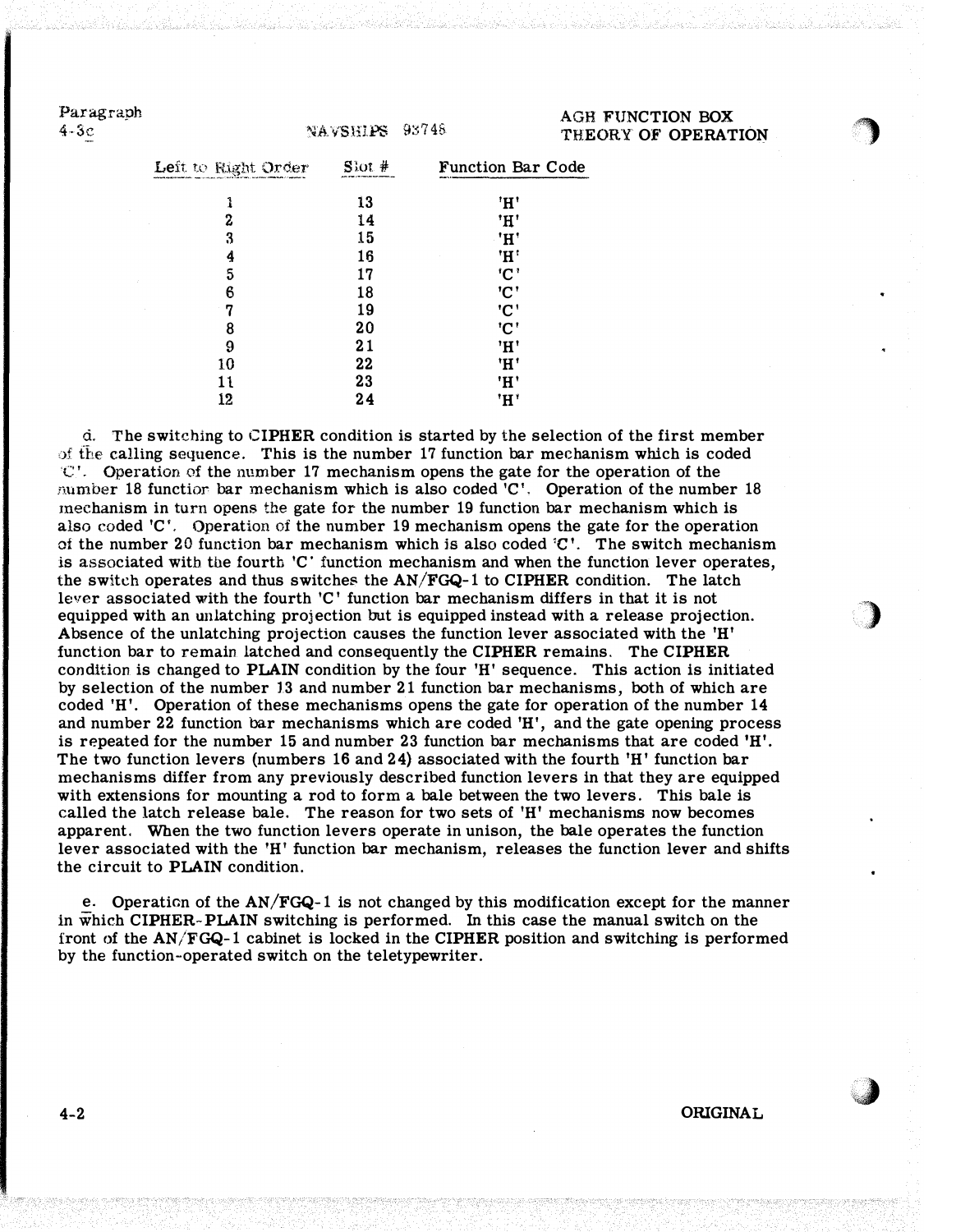AGH FUNCTION BOX PARTS LIST NAVSHIPS 93748

 $\epsilon$ 

 $\big($ 

 $\overline{\mathbf{C}}$ 

## SECTION 5

## PARTS LIST

## 5-1. Parts List.

| <b>REF</b><br><b>DESIG</b> | <b>FIGURE</b>       | <b>NAME OF</b><br>PART AND DESCRIPTION                                        | <b>FEDERAL</b><br><b>STOCK</b><br><b>NUMBER</b> | <b>OTHER</b><br><b>STOCK</b><br><b>NUMBER</b> | QTY<br>REQ.             |
|----------------------------|---------------------|-------------------------------------------------------------------------------|-------------------------------------------------|-----------------------------------------------|-------------------------|
|                            |                     | Cable Assembly (W-1)                                                          |                                                 |                                               | $\mathbf{1}$            |
| $H - 1$                    | $4 - 1$             | Cap, Electrical (for receptacle);<br>$7/16$ " x 1-7/16" Dia                   | NC5935-<br>187-4291                             | Amphenol<br>#9760-20                          | $\mathbf{1}$            |
| $H-2$                      | $4 - 1$             | Chain, (included with $H-1$ ) 4-5/8"                                          |                                                 |                                               |                         |
| $H-3$                      | $4 - 1$             | Screw, Machine; slotted pan<br>head; #4-40, $3/8$ " L                         | G5305-<br>$043 - 6640$                          |                                               | $\cdot$ 4               |
| $H-4$                      | $4 - 1$             | Nut, plain, hexagon; #4-40                                                    | G5310-<br>271-4642                              |                                               | 4                       |
| $H-5$                      | $4 - 1$             | Washer, lock; internal toothed<br>#6                                          | G5310-<br>527-3290                              |                                               | $\overline{\mathbf{4}}$ |
| $H-6$                      | $4 - 1$             | Mounting bracket                                                              |                                                 |                                               | 1                       |
| $H - 7$                    | $4 - 1$             | Screw, tapping, thread forming<br>slotted round head #6, $3/8$ " L            | G5305-<br>227-1084                              |                                               | $\overline{\mathbf{4}}$ |
| $H-8$                      | $4 - 1$             | Washer, lock; internal toothed,<br>#6                                         | G5310-<br>595-7235                              |                                               | 4                       |
|                            | <b>Not</b><br>Shown | Adapter, cable to connector;<br>$3/4$ " cable opening                         | NS5935-<br>223-0572                             |                                               | $\mathbf{1}$            |
|                            | <b>Not</b><br>Shown | Switch lock (cipher-local test-<br>text                                       |                                                 |                                               | $\mathbf{1}$            |
| $J-1$                      | $4 - 1$             | Connector, receptacle; female 14<br>contact, $1.344' L x 1-1/2'' x 1-1/2'' H$ | NF5935-<br>149-3237                             |                                               | $\mathbf{1}$            |
| $P-1$                      | $2 - 1$             | Connector, plug, male, 14 contact, NF-5935-<br>$2-3/16$ " x 1-15/32 Dia       | 259-0071                                        |                                               | $\bf{2}$                |
| $S-1$                      | $2 - 2,$<br>$2 - 3$ | Function Box Switch-<br>Single Pole Double Throw                              |                                                 | TTY NO.<br>157095                             | $\mathbf{1}$            |
|                            |                     | White wire, AWG #20                                                           |                                                 |                                               | 12"                     |

ORIGINAL 5-0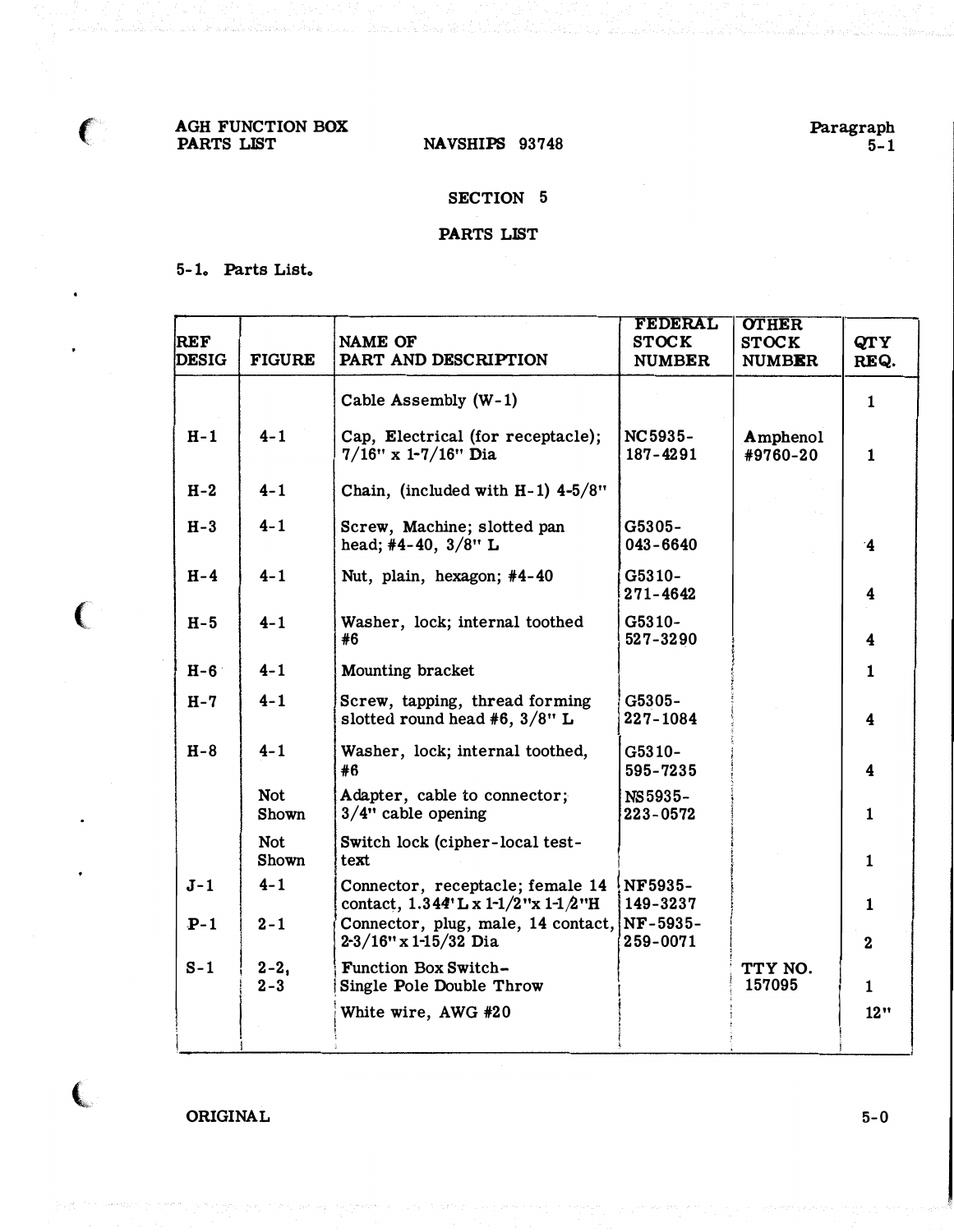

INTERCONNECTING BLOCK DIAGRAM FIGURE 2-1

J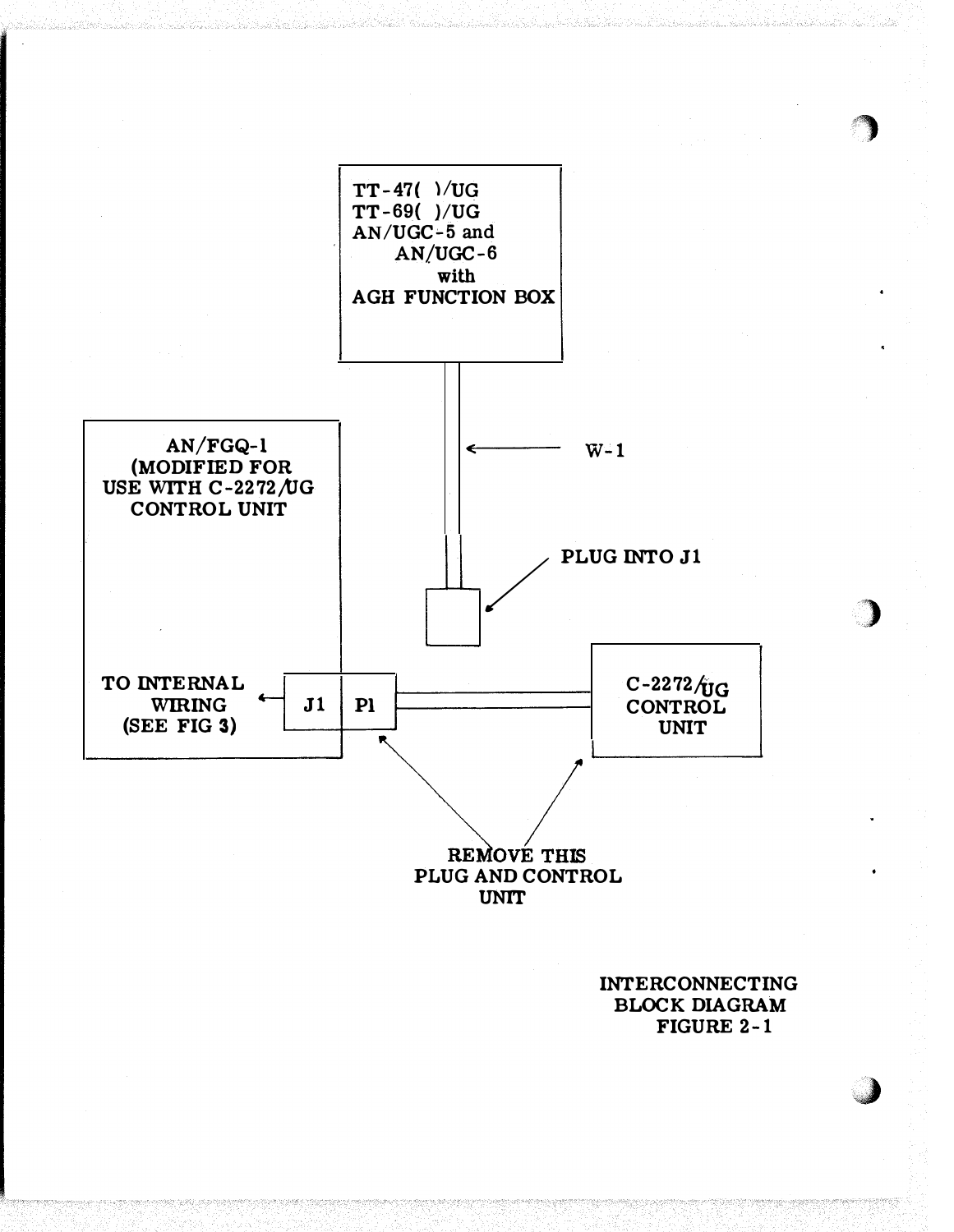

FIGURE 2-2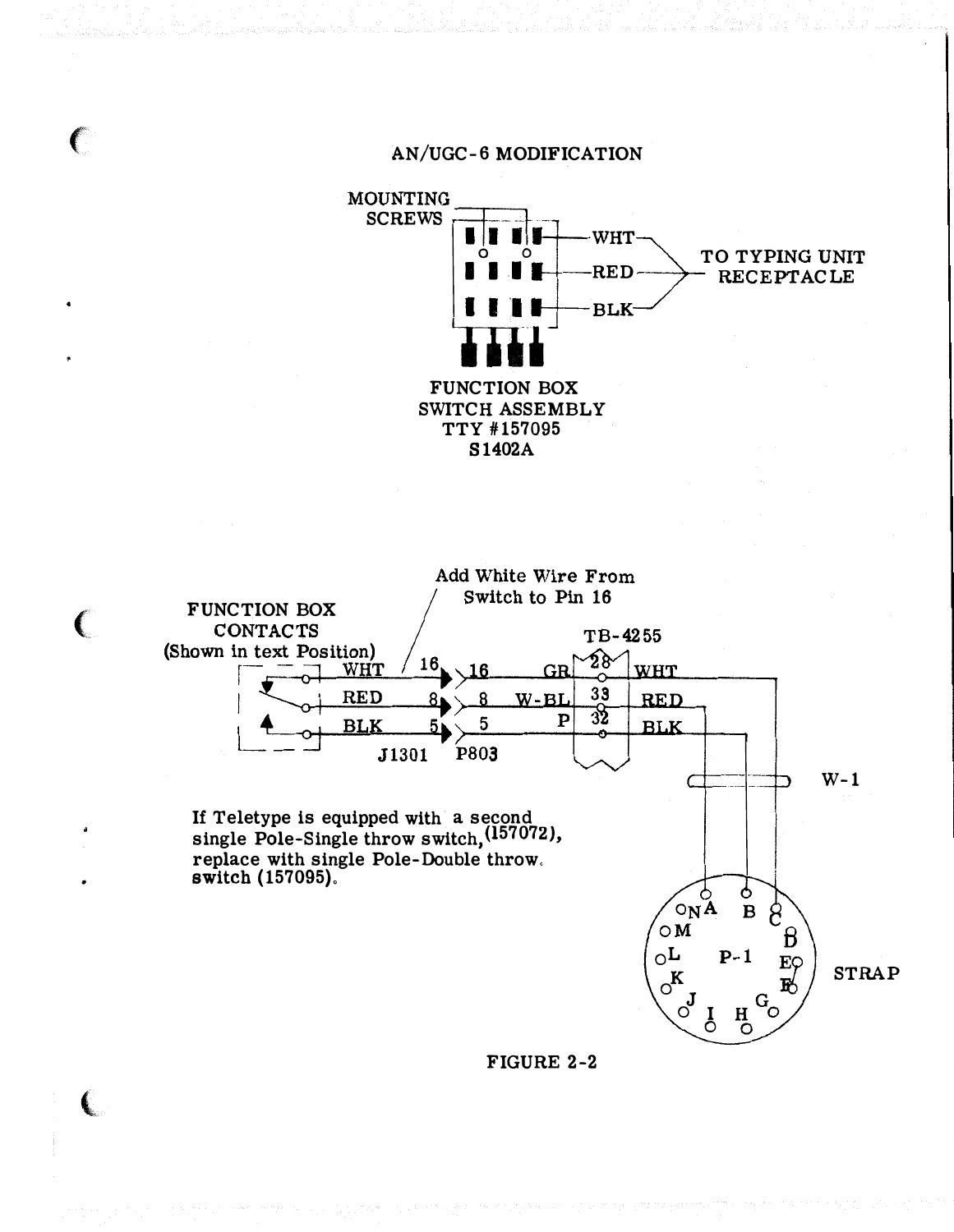

**FOR** AGH FUNCTION BOX EQUIPPED AN/UGC-5 and AN/UGC-6

FIGURE 2-3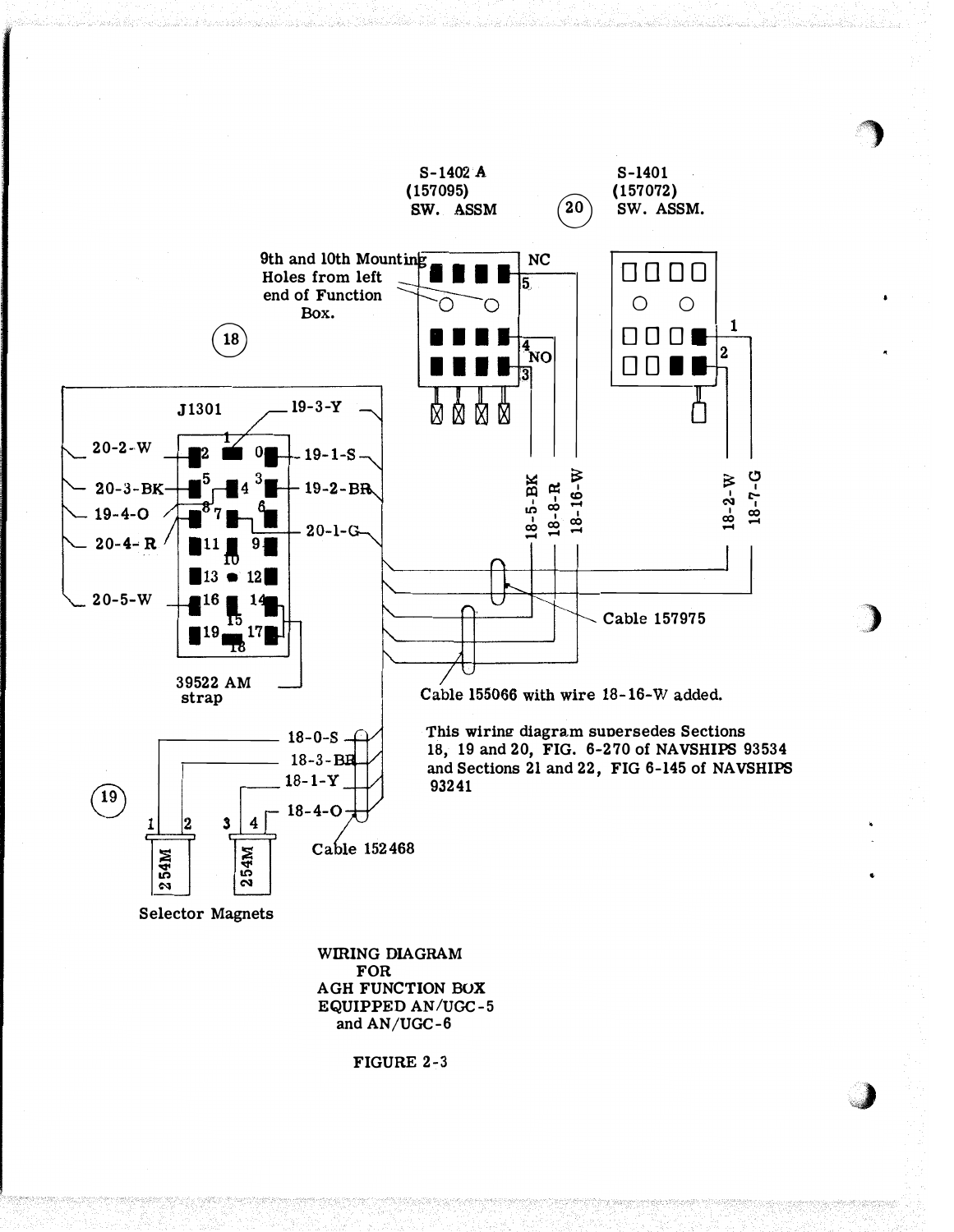

FIGURE 2-4

 $\bullet$